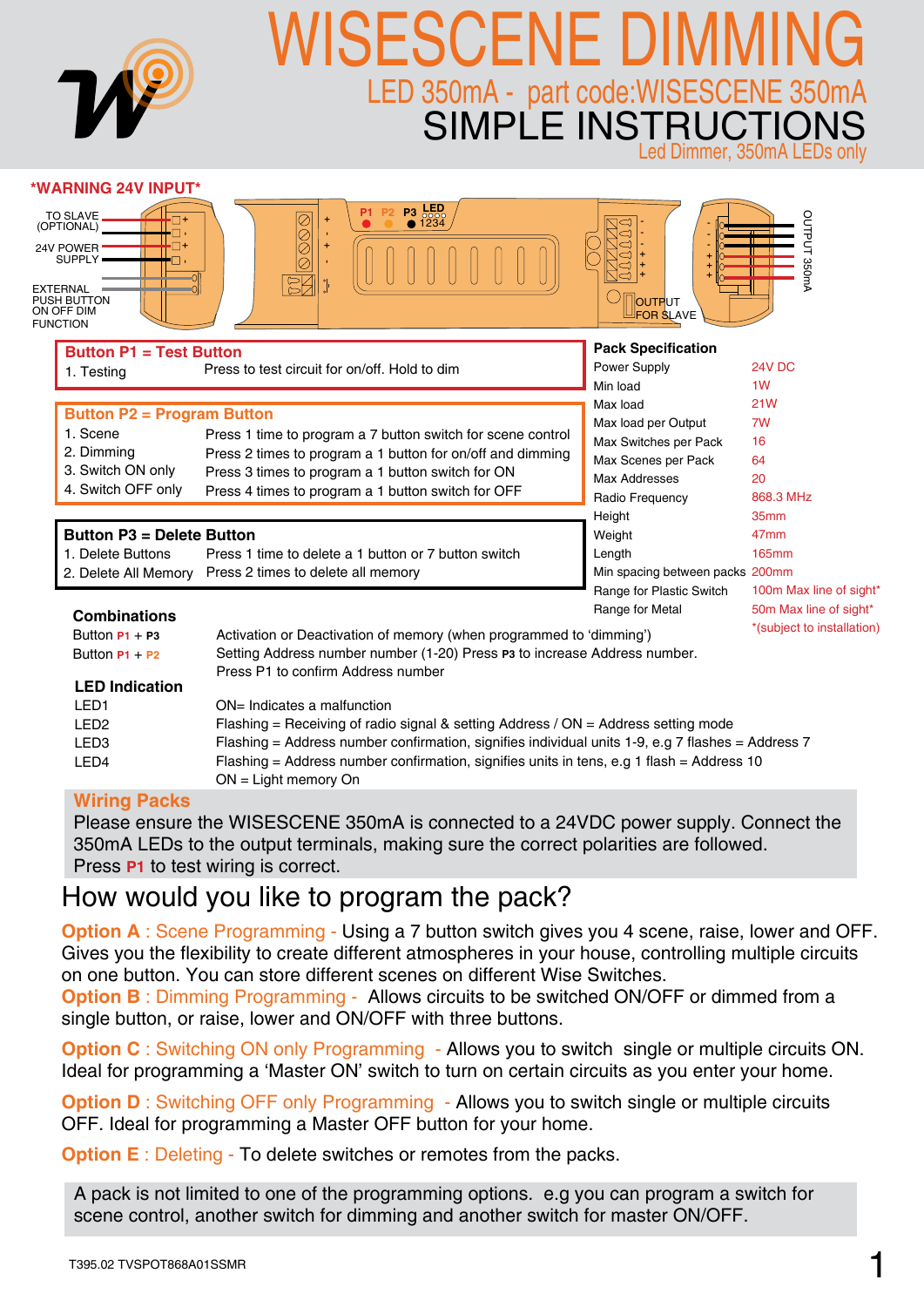# 7 Button Switches - ID Switch, Wise Style Switch and Wise Pod



# Option A - Scene Programming Part 1 - Address Programming

Each pack programmed to the same switch should have a different Address number.

| P1 | <b>P2</b> | P3 $\frac{\text{LEDs}}{\text{1234}}$ |
|----|-----------|--------------------------------------|

## 1A - Setting the Address Number

1. Press P1 + P2 together to enter Address setting, LED2 turns on. Default is 1 Flash from LED3 for Address number 1.<br>Weit for the flashing to finish Wait for the flashing to finish.

2. Press **P3** 1-20 times to set the Address number, (LED2 flashes after each press) the amount of times you press **P3** will 5 be the Address number. (If you lose count or want to reset the Address number press **P2** at this stage, then repeat step 2 again).

3. Press **P1** to confirm the Address and exit Address programming.

4. Repeat steps 1-3 for all packs. Each pack programmed to the same switch should have a different Address number.

To check what Address number a pack has been set to press **P1** + **P2**. LEDs 3 + 4 will flash to confirm the Address number. For example, if the Address number was 14, LED4 will flash 1 time and LED3 will flash 4 times, making 14. Press **P1** to exit Address programming.

#### 1B - Programming the switch to the packs

1. Press **P2** and hold, you will hear a continuous beep. Press button 1 on the seven button switch at the same time, you will hear an intermittent beep to confirm programming.

2. The 7 button switch will now automatically be programmed with the default scenes, as follows, Scene 1=100%,

Scene 2=75%, Scene 3=50%, Scene 4=minimum, Raise, Lower and OFF. To program personalised scenes, see Part 2.

3. Repeat step 1 for all packs that require programming to the switch.

# Part 2 - Scene Programming

### 2A - Programming the Scenes

1. To enter programming mode, press and hold **Scene button 1** for 5 seconds, wait until you hear a beep and the lights flash, now you are in programming mode.

2. To select which pack to program, use the raise button to move up through the packs, use the lower button to go back down through the packs (if you are already on the pack you wish to program, press the **lower button** then the **raise button** to reselect the same pack). To show which pack is selected the lights wired to that pack will turn off. If the pack is already off the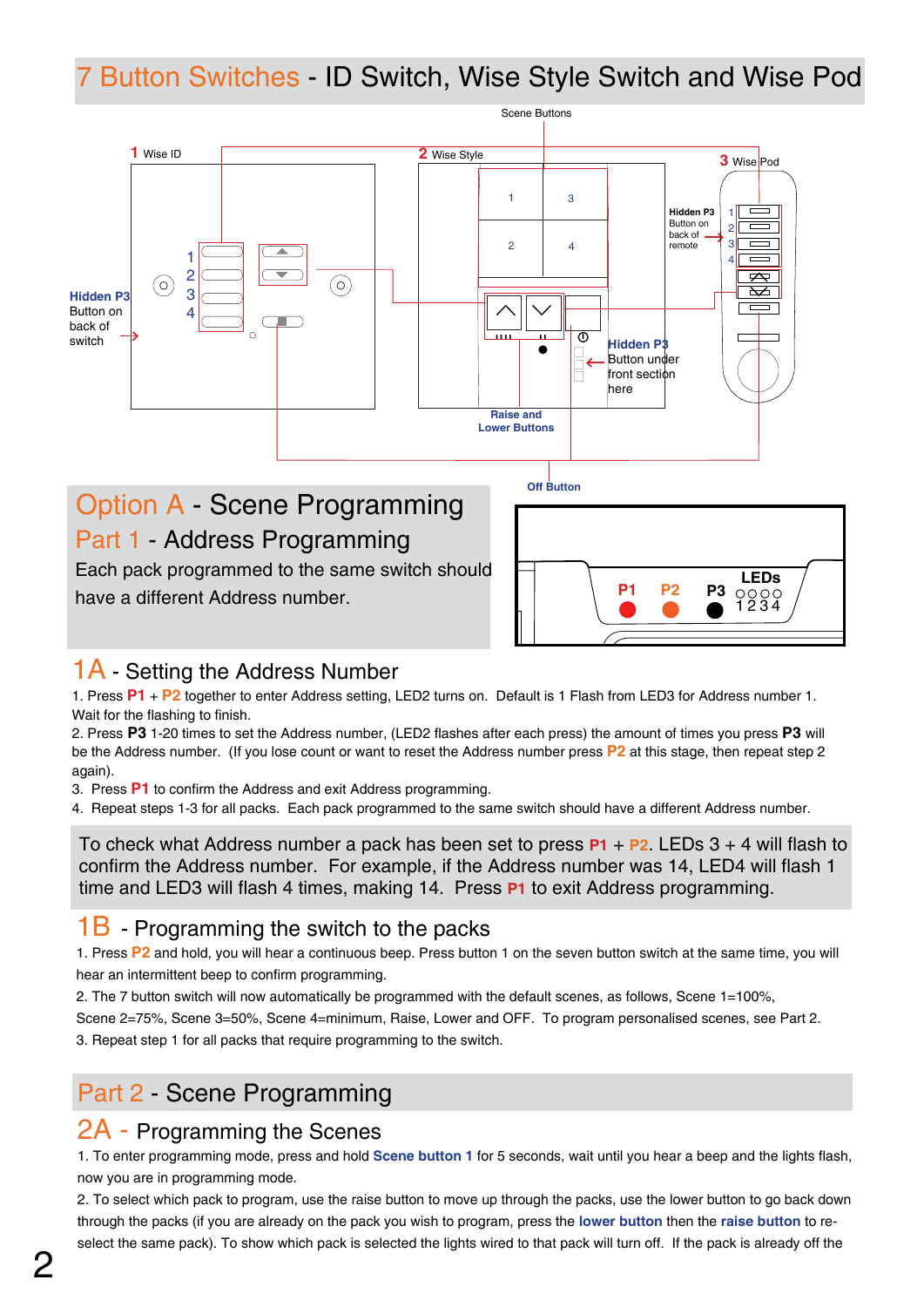lights will flash on then off. (Selecting the pack relates to the Address number given to the pack in section 1A, e.g if you press the **raise button** 3 times you will select pack 3 with address 3).

3. Select the scene button you want to program for that pack, by pressing **Scene buttons 1,2,3 or 4**.

4. Use the **raise and lower buttons** to choose the dimming level. If you want the pack to be programmed to OFF press **Scene button 1**. For the Wise scene switching pack press **Scene button 1** once for choosing OFF, press twice for Unaffected (will flash on then off)/ and press three times for ON.

Repeat steps 2-5 until all packs and scenes are programmed. Press OFF to save and exit.

#### $2B$  - Programming another switch for 2 way with the same scenes

1. Press **Hidden P3** button on the 7 button switch already programmed**.** 

2. Press **button 1** on the same 7 button switch, within 5 seconds.

3. Press **button 1** on the new 7 button switch that is requiring 2 way programming, within 5 seconds.

This copies the programmed scenes. You can then adjust the scenes on the new switch if required. 16 switches can be programmed to each pack. This gives a maximum 64 scenes.

#### 2C - Programming another switch for 2 way with the default scenes.

Follow the steps in section Part 1, 1B. The switch will then have the default scenes.

Option B - Dimming Programming





1. Press **P2** twice within 2 seconds and hold on the second press, you will hear a continuous beeping sound.

2. Press the button that is to be programmed Simultaneously, you will hear an intermitting beep to confirm the button is programmed. This will program your switch to the pack. Press the switch to turn the light on/off (<800ms). Hold the switch to dim the light to the required level (>800ms).





1. Press **P2** five times within 5 seconds and hold on the fifth press, you will hear a continuous beeping sound.

2. Press one button on the three button switch at the same time, you will hear an intermitting beep to confirm programming. The 3 button switch will now automatically be programmed with Raise, Lower and ON/OFF function.

The light memory function can be turned ON or OFF (default setting) by pressing **P1** + **P3** (LED4 on the pack will turn on when the function is on). With this function ON the light will turn on at the last brightness level set. With this function OFF the light will turn on at 100% brightness.

### Option C - Switch ON Only Programming **p1 p2 p3 LEDs** 9988 PRESS 3 TIMES



1. Press **P2** three times within 3 seconds and hold on the third press, you will hear a continuous beep.

2. Press the button that is to be programmed Simultaneously, you will hear an intermitting beep to confirm the button is programmed. This will program the button to work as ON only. Light memory being ON or OFF will affect the function.

Press the switch to turn the lights ON only. There is no limit to how many packs you program to the switch. Can be used at the entrance of the house to turn on chosen circuits.